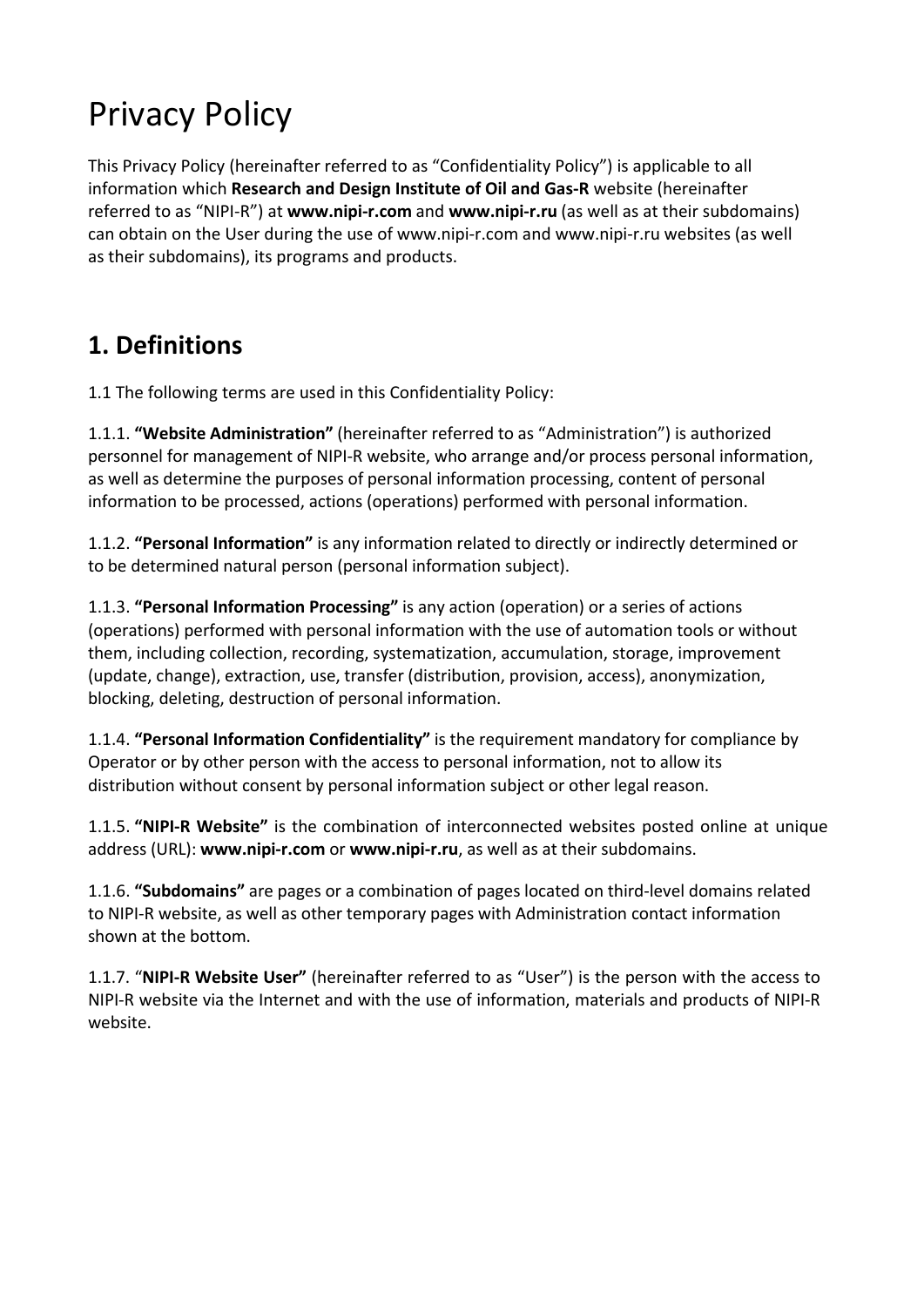1.1.7. "**Cookies**» is the small data fragment sent by web server and stored in the User's PC, each time sent by web client or web browser to web server by HTTP request at the attempt to open a page of the relevant website.

1.1.8. "**IP Address"** is the unique node net address in computer network over which the User gets access to NIPI‐R website.

## **2. General Provisions**

2.1. By using NIPI-R website the User agrees with Confidentiality Policy and terms of the User's personal information processing.

2.2. If the User does not agree with the terms of Confidentiality Policy, he must stop using NIPI‐R website.

2.3. This Confidentiality Policy is applied to NIPI‐R website. NIPI‐R does not control and is not responsible for third‐party websites followed by the User over links on NIPI‐R website.

2.4. Administration does not verify personal information provided by the User.

## **3. Subject of Confidentiality Policy**

3.1. This Confidentiality Policy determines Administration's obligations not to disclose and to provide for confidentiality protection of personal information provided by the User at Administration's request upon registration on NIPI-R website or subscription to e-mail newsletter.

3.2. Personal information allowed for processing under this Confidentiality Policy shall be provided by the User through filling out forms on NIPI‐R website and includes the following: 3.2.1. The User's full name 3.2.2. e‐mail address

3.3. NIPI-R protects Data which is automatically transmitted when the User visits pages:

- ‐ IP address
- ‐ information from cookies
- ‐ browser information
- ‐ access time
- ‐ referring page (address of the previous page).

3.3.1. Disabling cookies can result in failure to access parts of the website which require authorization.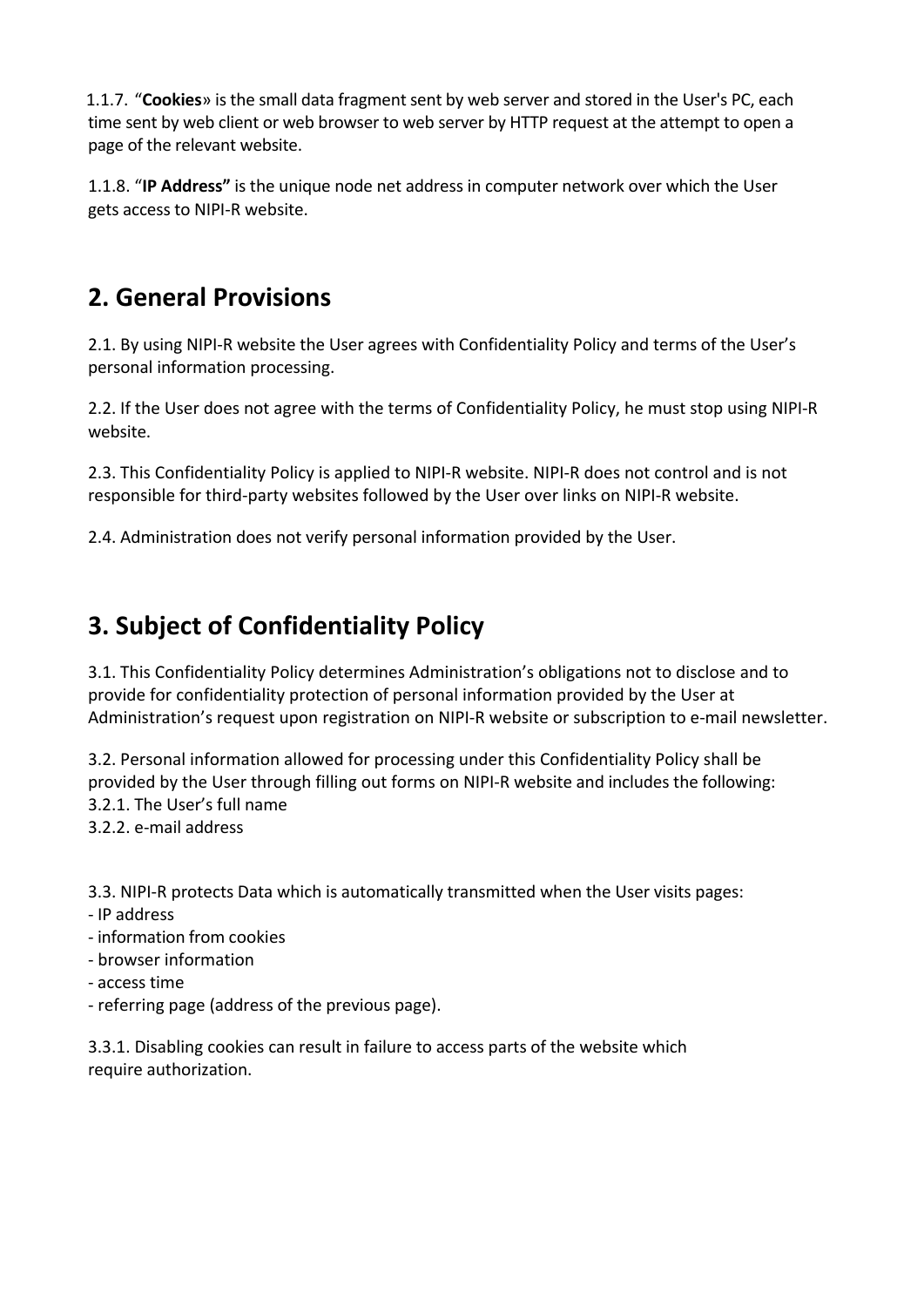3.3.2. NIPI‐R collects statistics of IP addresses of the users. Such information is used to prevent, identify and solve technical problems.

3.4. Any other personal information not specified above (browsing history, used browsers, operating systems, etc.) is subject to secure storage and non‐distribution, except for cases envisaged by Sub‐clause 5.2 of this Confidentiality Policy.

## **4. Purposes of User's Personal Information Collection**

4.1. Administration can use the User's personal information for the following purposes:

4.1.1. Identification of the User registered on NIPI-R website for its further authorization.

4.1.2. Provision of the User's access to personalized data on NIPI‐R website.

4.1.3. Feedback with the User, including notifications, queries related to the use of NIPI‐R website, the User's query and request processing.

4.1.4. Locating the User to ensure security, to prevent fraud.

4.1.5. Confirmation of consistency and completeness of personal information provided by the User.

4.1.6. Creation of account for the use of parts of NIPI‐R web, if the User agrees for creation of account.

4.1.7. Notification of the User by e-mail.

4.1.8. Provision of effective technical support to the User in case of problems related to the use of NIPI‐R website.

4.1.9. Provision of special offers, newsletters and other information on behalf of NIPI‐R website to the User at its consent.

## **5. Personal Information Processing Methods and Period**

5.1. The User's personal information shall be processed without time limit, using any legal method, including in information systems of personal information with the use of automation tools and without them.

5.2. The User's personal information can be forwarded to authorized state bodies of the Russian Federation only on the ground and in accordance with the procedure set by the laws of the Russian Federation.

5.3. In case of losing or disclosing personal information the Administration is entitled not to notify the User of losing or disclosing personal information.

5.4. Administration takes necessary logistic and technical measures for protection of the User's personal information from illegal or accidental access, destruction, change, blocking, copying, distribution, as well as from other illegal actions by third parties.

5.5. Administration, along with the User, shall take all necessary measures to prevent damages or other negative circumstances resulted from losing or disclosure of the User's personal information.

## **6. Parties' Rights and Obligations**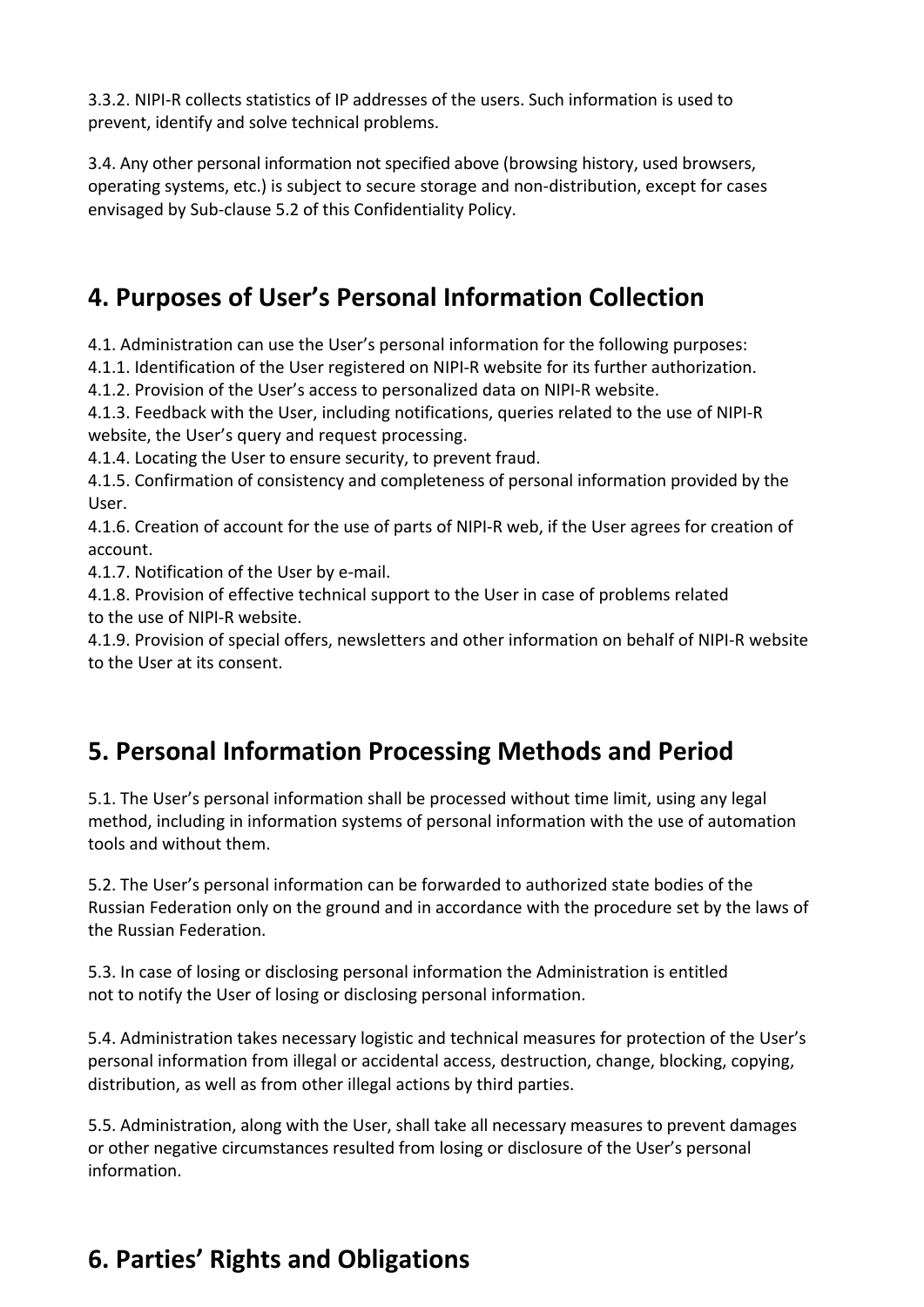6.1. The User shall be entitled to the following:

6.1.1. Make a free decision of provision of its personal information required for the use of NIPI‐R website, and agree with its processing.

6.1.2. Update, add provided information on personal information, in case of this information change.

6.1.3. The User is entitled to receive from Administration the information related to processing of its personal information, if such right is not limited in accordance with the federal laws. The User is entitled to request Administration to update its personal information, block or destruct it, if personal information is incomplete, outdated, inaccurate, illegally obtained or is not required for the declared purpose of processing, as well as to take measures for protection of its rights provided by law. For this, it is enough to notify Administration at specified e‐mail address.

6.2. Administration shall be obliged to:

6.2.1. Use obtained information only for the purposes provided by Clause 4 of this Confidentiality Policy.

6.2.2. Provide storage of confidential information in secret, not to disclose without the User´s preliminary written consent, as well as not to sell, exchange, publish, or disclose the User's personal information by other possible methods, excluding Sub‐clause 5.2 of this Confidentiality Policy.

6.2.3. Take precautionary measures for protection of the User's personal information confidentiality in accordance with the procedure generally used for protection of such information in existing business practice.

6.2.4. Block personal information related to the corresponding User from the moment of referring or request by the User or its legal representative, or authorized body for protection of rights of personal information subjects for the period of validation when detecting invalid personal information or illegal actions.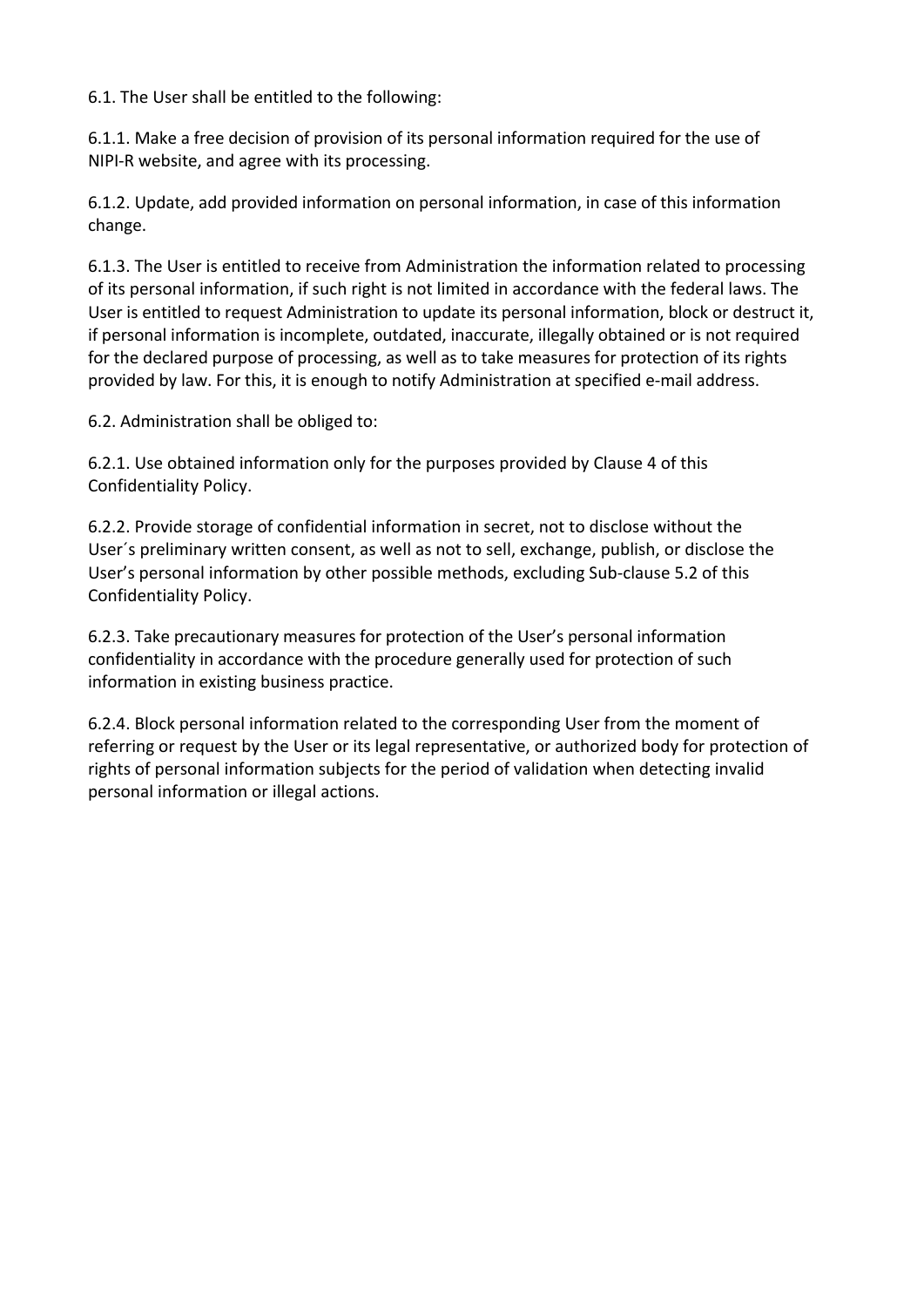## **Parties´ Liability**

7.1. Administration, which did not fulfill its obligations, shall be responsible for losses incurred by the User due to illegal use of personal information in accordance with the laws of the Russian Federation, except for the cases provided by Sub-clauses 5.2 and 7.2 of this Confidentiality Policy.

7.2. In case of loss or disclosure of Confidential Information, Administration shall not be responsible, if such confidential information:

7.2.1. Became public before its loss or disclosure.

- 7.2.2. Was obtained from third party before its receipt by Resource Administration.
- 7.2.3. Was disclosed with the User's consent.

7.3. The User shall be fully responsible for compliance with requirements of the laws of the Russian Federation, including laws on advertisement, protection of author and neighboring rights, protection of trademarks and service marks, but not limited to it, including full responsibility for content and form of materials.

7.4. The User shall agree that responsibility for any information (including, but not limited to: data files, texts, etc.) with the User's access as to the part of NIPI‐R website shall be taken by the entity which provided such information.

7.5. The User shall agree that information provided to him as the part of NIPI‐R website can be intellectual property object whose rights are protected and owned by other Users, partners and advertisers, which post this information on NIPI‐R website.

The User shall be entitled to change, lease, loan, sell, distribute or create derivative work based on this Content (fully or partly), except for the cases when these actions were directly permitted in written by owners of such Content in accordance with terms of a separate agreement.

7.6. With regards to text materials (articles, publications with public access on NIPI‐R website), it shall be allowed to distribute them provided that NIPI-R website is referred to.

7.7. Administration shall not be responsible to the User for any loss or damage incurred by the User due to deleting, failure or failure to save any Content or other communication data posted on NIPI‐R website or transferred over it.

7.8. Administration shall not be responsible for any direct or indirect losses resulting from the use or failure to use the website or individual services, unauthorized access to the User's communications, statement or behavior of any third party on website.

7.9. Administration shall not be responsible for any information posted by the User on NIPI‐R website, including, but not limited to, information protected by copyright without direct consent by copyright owner.